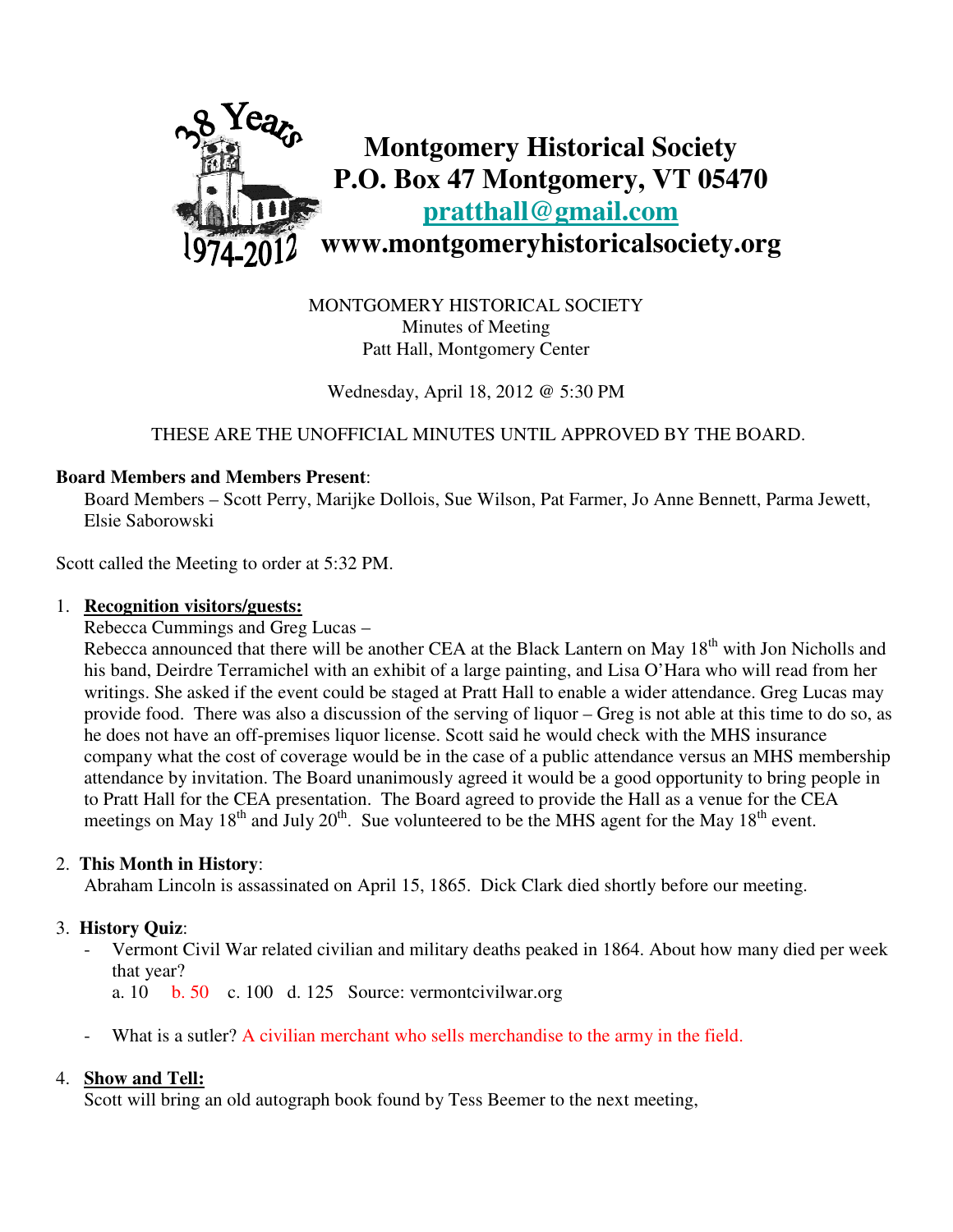## 5. **The Main Event:**

#### **Minutes:**

Sue made a Motion, seconded by Parma to approve the Minutes of March 21, 2012 as written; Motion was unanimously approved.

#### **Treasurer's Report:**

| Treasurer's Report $- 04/18/12$ : | Interest |
|-----------------------------------|----------|
| Checking balance\$ 7,499.14       |          |
|                                   |          |
|                                   |          |
|                                   |          |
|                                   |          |

76 Affinity members – Sue will check on the amount at next meeting but probably around \$8,000.00.

Line of Credit renewal paperwork signed April 17, 2012; full amount (\$20,000.00) is available.

Pat made a Motion, seconded by Jo Anne to approve the Treasurer's Report of April 18, 2012 as presented; Motion was unanimously approved.

Sue mentioned that the Affinity Luncheon and presentation of check has tentatively been scheduled for Wednesday, June  $13<sup>th</sup>$  at the Black Lantern Inn.

#### **Membership:**

Marijke reported that so far 92 members have renewed for a total of \$4,615.00 (this includes \$525.00 not included in the above Treasurer's Report). There are 2 new members and 8 business partners.

#### **Old business:**

- A. Town History Book update Jo Anne asked for input from all Board Members; she will then prepare Draft #3 and get together with Scott and Marijke for a final version.
- B. History Expo no further information. A tentative schedule was set up for attendance: Saturday, June  $16<sup>th</sup>$  – Scott and Pat to set up and take first shift Saturday, June  $16<sup>th</sup>$  – Marijke and Noela second shift Sunday, June  $17<sup>th</sup>$  - ?? first shift Sunday, June  $17<sup>th</sup>$  – Elsie, Parma and Sue second shift and take down exhibit
	- C. Review events list Scott added CEA presentation on May  $18<sup>th</sup>$  and July  $20<sup>th</sup>$  at Pratt Hall
	- D. Exterior painting bids –

 John Cluba and Ted Bruckner submitted bids with Ted being the lower. Ted will donate some paint and all labor.

 Sue made a Motion, second by Parma to authorize Scott to contact Ted Bruckner to further enquire about details of lift rental and to contract with whomever he sees fit to do the painting. Motion was unanimously approved.

 E. Concerts – Steve is finalizing the concert series with the first concert (Susie Arioli??) to take place towards the end of June.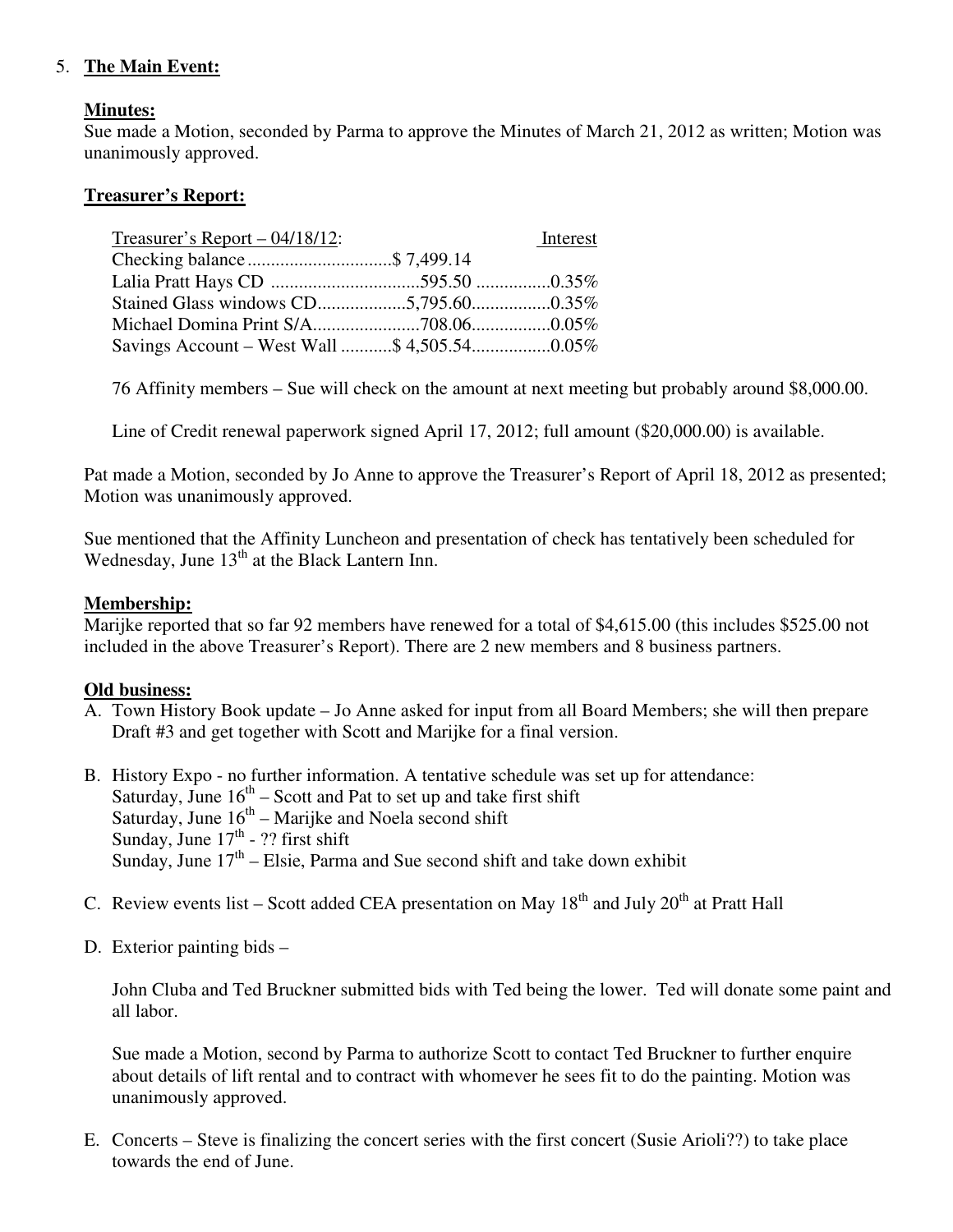- F. Regional Societies Meeting scheduled for May  $23<sup>rd</sup>$  in Enosburg. Details to follow.
- H. Radar scope:
	- 1) Teaching American History Grant
	- 2) Domina print fundraiser update 19 prints left; it was decided to lower the price to \$35.00/print and make them available at the CEA events.
	- 3) Old maps project…..making progress
	- 4) Grant writing Western Wall
	- 5) Ave Leslie Presentation TBD
- 6) Speakers: Tortolano May  $17<sup>th</sup>$ 
	- 7) Beers Atlas and large County Map acquisition no further action

## 6. **New business:**

- 1) Sue resigned from the scholarship committee. Sue made a Motion, seconded by Elsie to nominate Patty Perl to work with Rita Kalsmith and Patty Hathaway; Motion was unanimously approved. Marijke will send out letters to graduating students and ask Lois to mention the scholarship in her County Courier column.
- 2) Trinkets & Treasures Parma asked permission to store items at the Heaton House; drop-off dates and times were set at: August  $11<sup>th</sup>$  and  $18<sup>th</sup>$  from 9 AM to 12 PM.
- 3) Scott, Pat, Sue and Parma attended the Vermont Communities Foundation presentation in St. Albans on April  $5<sup>th</sup>$ . Grants are available for up to a \$20,000 grant; Ben & Jerry provides a \$2,000 grants.
- 4) Scott suggested that the MHS gets its own website at a cost of \$50-250 per year; there would still be a link at the Montgomery Town website to the MHS. Sue made a motion, seconded by Jo Anne to authorize Scott to set up the MHS website. Motion was unanimously approved.

## 7. **Adjourn:**

Sue made a Motion, seconded by Jo Anne to adjourn at 6:55 P.M. Said Motion passed unanimously.

Respectfully submitted, Marijke M. Dollois